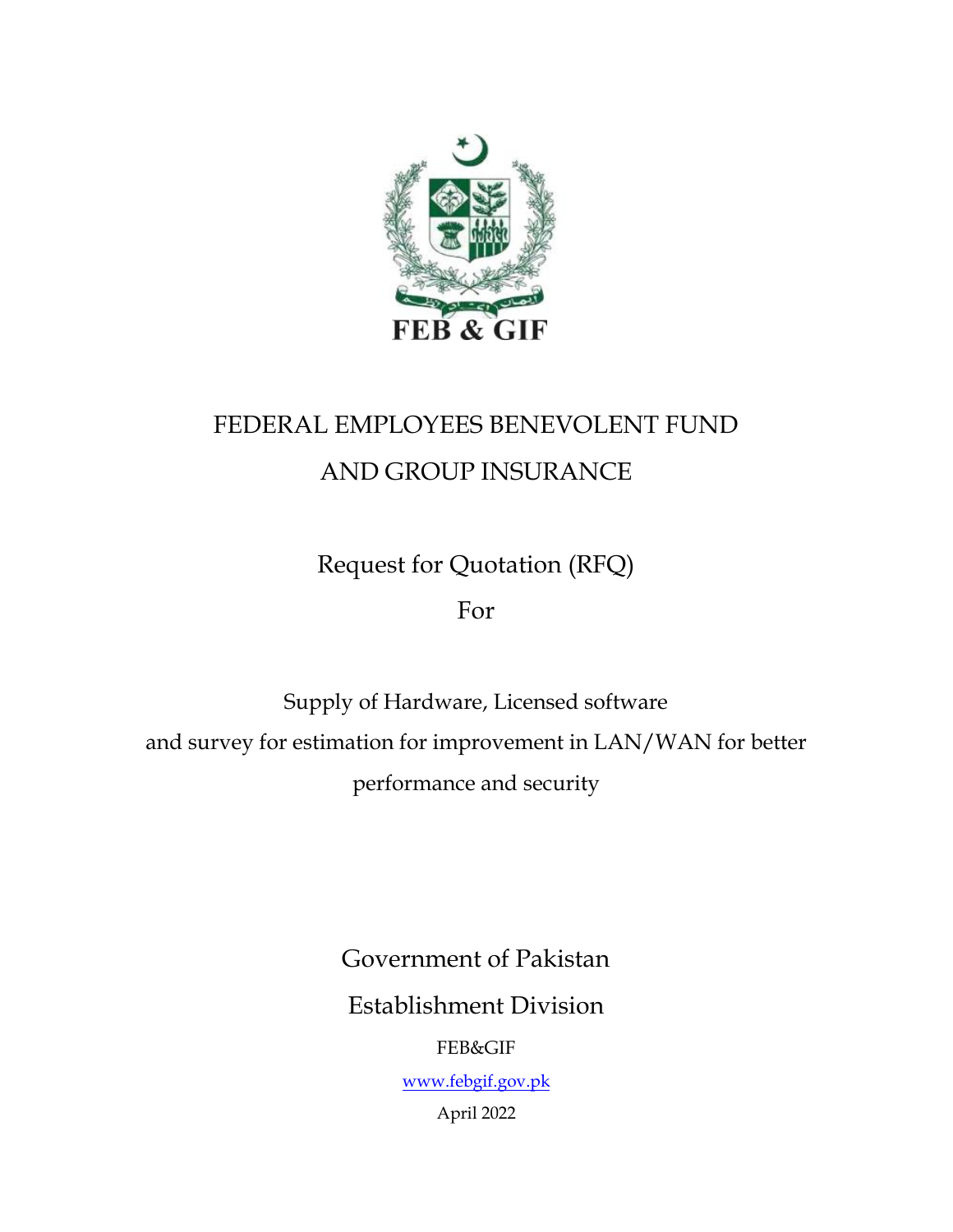

| <b>BID DETAIL</b> |                                                                                                                     |                                                                                                                                                                                                                                                                                                     |  |  |  |  |
|-------------------|---------------------------------------------------------------------------------------------------------------------|-----------------------------------------------------------------------------------------------------------------------------------------------------------------------------------------------------------------------------------------------------------------------------------------------------|--|--|--|--|
| 1.                | Date of commencement of sale of Bidding<br>Document                                                                 | 20.04.2022                                                                                                                                                                                                                                                                                          |  |  |  |  |
| 2.                | Last date and time for sale of Bidding<br>Documents                                                                 | 04.05.2022 by 5 p.m.                                                                                                                                                                                                                                                                                |  |  |  |  |
| 3.                | Last date and time for receipt Of Bidding<br>Document                                                               | 05.05.2022 by 10 a.m. at<br>FEB&GIF H.Q, 1st Floor.                                                                                                                                                                                                                                                 |  |  |  |  |
| 4.                | Pre-Bid Clarification/Meeting                                                                                       | By 26.04.2022                                                                                                                                                                                                                                                                                       |  |  |  |  |
| 5.                | Revision of RFP/details or communication to<br>the vendors about discussion points raised<br>during Pre-bid meeting | By 29.05.2022                                                                                                                                                                                                                                                                                       |  |  |  |  |
| 6.                | Date and Time of Technical Bid Opening                                                                              | 05-05.2022 by 10:30 a.m.<br>Venue: - as mentioned in<br>Sr#7                                                                                                                                                                                                                                        |  |  |  |  |
| 7.                | Place of opening of Bids                                                                                            | <b>Federal Employees</b><br>Benevolent & Group<br>Insurance Funds,<br>BF Building, Shahra-e-<br>Suhrawerdy<br>Zero Point, Islamabad.                                                                                                                                                                |  |  |  |  |
| 8.                | Address for communication                                                                                           | As Above                                                                                                                                                                                                                                                                                            |  |  |  |  |
| 9                 | Cost of RFP                                                                                                         | Nil                                                                                                                                                                                                                                                                                                 |  |  |  |  |
| 10.               | <b>Contact to Bidders</b>                                                                                           | Interested Bidders are<br>requested to send details<br>containing the following<br>information, so that in case<br>of any clarification, the<br>same may be issued to<br>them Name of Company,<br>Contact person, Mailing<br>address, Telephone No.,<br>Fax N o., Email address,<br>Mobile No. Etc. |  |  |  |  |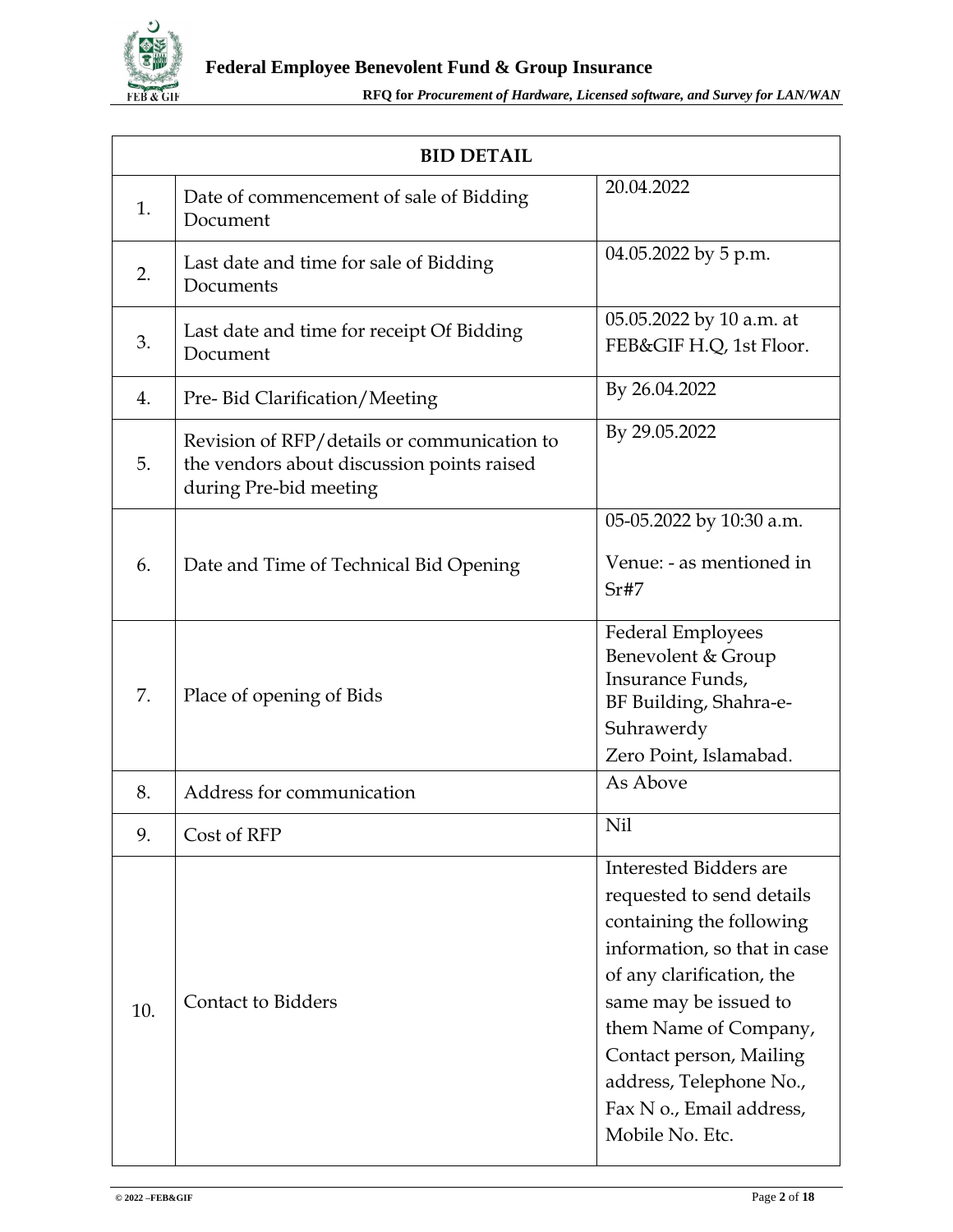

Note: Bids will be opened in presence of the bidders' representative who chooses to attend.

## **1. The FEB&GIF**

The Federal Employees Benevolent & Group Insurance Funds (FEB & GIF) is a public sector organization, disbursing several types of benefits under its welfare schemes to the Federal Government employees and the employees of the specified autonomous bodies under the provision of the Federal Employees Benevolent Fund and Group Insurance Act 1969. Total number of employees, covered under its schemes is more than 650,000 while the size of beneficiaries getting monthly grant at present is more than 90,000.

## **2. SCOPE OF BID**

- a) FEB&GIF invites / requests Proposals for Provision, installation, configuration & testing of Hardware as per given Specifications as per **Annexure-II**.
- b) Supply, installation, and configuration of Licensed software as per specifications given at Annex-II.
- c) Conducting a survey and provide a detailed estimation of cost and quantity of items recommended for best performance and security in already laid down LAN/WAN infrastructure in FEB & GIF complex, zero-point Islamabad and its Regional Boards in Karachi and Lahore. **A draft Request for Proposal document will also be provided by the vendor with a maximum two revisions as proposed by FEB & GIF**, for procuring the services for installation and commissioning of the proposed solution.

## **3. THE SUCCESSFUL BIDDER SHALL**

- i) Bid for every component of the project and fully complying with requirements.
- ii) Provide warranty, support, and maintenance for a period of three (3) years strictly adhering to the requirements and other than OEM policy (if applicable).
- iii) Provide operations support for a period of one (01) year).
- iv) Provide user training.
- v) Provide documentation as required.
- vi) Strictly adhere to the technical requirements.

## **4. SUB-CONTRACTING**

Bidder shall include details of any Sub-Contractors it may engage for the execution of the project in its bid. Sub-Contracting any part of the project to any party other than that detailed in the bid would be allowed by FEB & GIF in writing and that too only in exceptional circumstances, in case of such approval of a sub-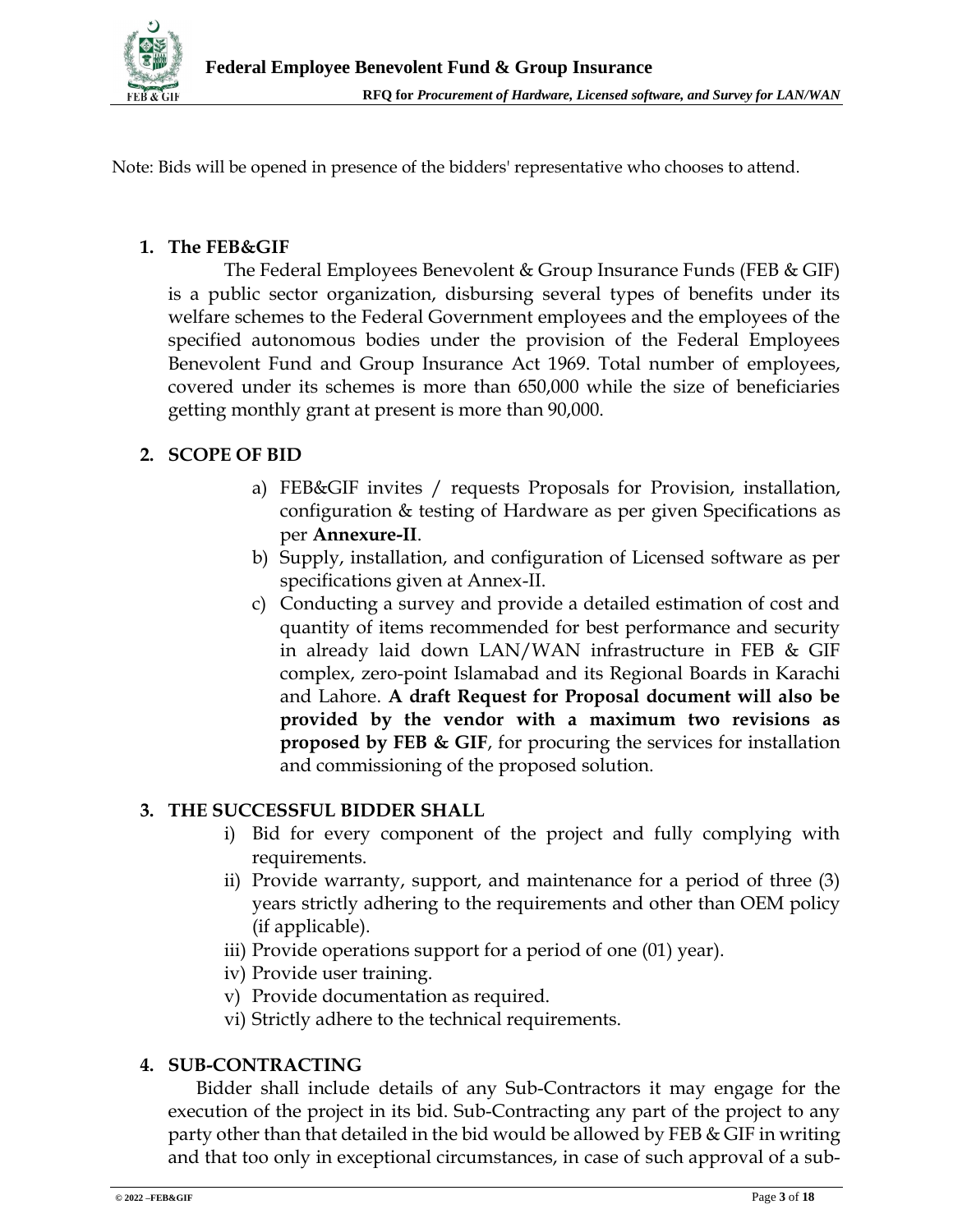

contractor, Bidder/Contractor shall not be relived from any liability or obligations under the Contract.

## **5. COST OF BIDDING**

The Bidder shall bear all costs associated with the preparation and submission of its bid, and the Purchaser will in no case be responsible or liable for those costs.

## **6. CLARIFICATION OF RFP AND PRE-BID MEETING**

- i) A prospective Bidder requiring any clarification of the RFP may notify the Designated Officer in writing or by electronic mail or facsimile at the Purchaser's address provided in this RFP. Similarly, if a Bidder feels that any important provision in the documents will be unacceptable such an issue should be raised as soon as possible. The Designated Officer will respond in writing to any request for clarification or modification of the RFP that it receives no later than the deadline. All requests for clarification of the RFP must be notified by a prospective Bidder to the Purchaser no later than the deadline for submission.
- ii) A pre-bid meeting may be held as prescribed by the Purchaser in the procurement schedule included in this RFP. The pre-bid meeting will be held at the premises of the Purchaser in Islamabad, to answer any queries that potential bidders may have.

## **7. BID VALIDITY AND SECURITY**

- i) A bid security will be required. The amount of bid security required is two per cent (2%) of the Total Bid Price. In case of a Bidder submitting an original bid and an alternative bid, the bid security will be two per cent (2%) of the Total Bid Price of the higher bid. This bid security is to be submitted in the form of Bank Guarantee or Demand Draft or Pay Order in favour of Purchaser. The Bid security shall be in Pak Rupees & from a scheduled bank in Pakistan.
- ii) The bid validity period shall be Ninety (90) days after the deadline for bid submission. In exceptional circumstances, Purchaser may solicit the Bidder's consent to an extension of the period of validity. The request and the responses there to shall be made in writing (or by fax/email). The bid security provided shall also be suitably extended.
- iii) A Bidder granting the request will not be required nor permitted to modify its bid. Bid security must be valid twenty-eight (28) days after the end of the bid validity period. Accordingly, a bid with a bid security that expires before twenty-eight (28) days after the end of the bid validity period shall be rejected as non-responsive.
- iv) Un-successful Bidder's bid security will be discharged/returned as promptly as possible but not later than thirty (30) days after the expiration of the period of bid security validity prescribed by the Purchaser.
- v) The successful Bidder will be required to keep his bid security valid till the agreement is signed with the Purchaser for the execution of the project. The bid security may be forfeited; if a Bidder withdraws its bid during the period of bid validity specified by the bidder on the bid form.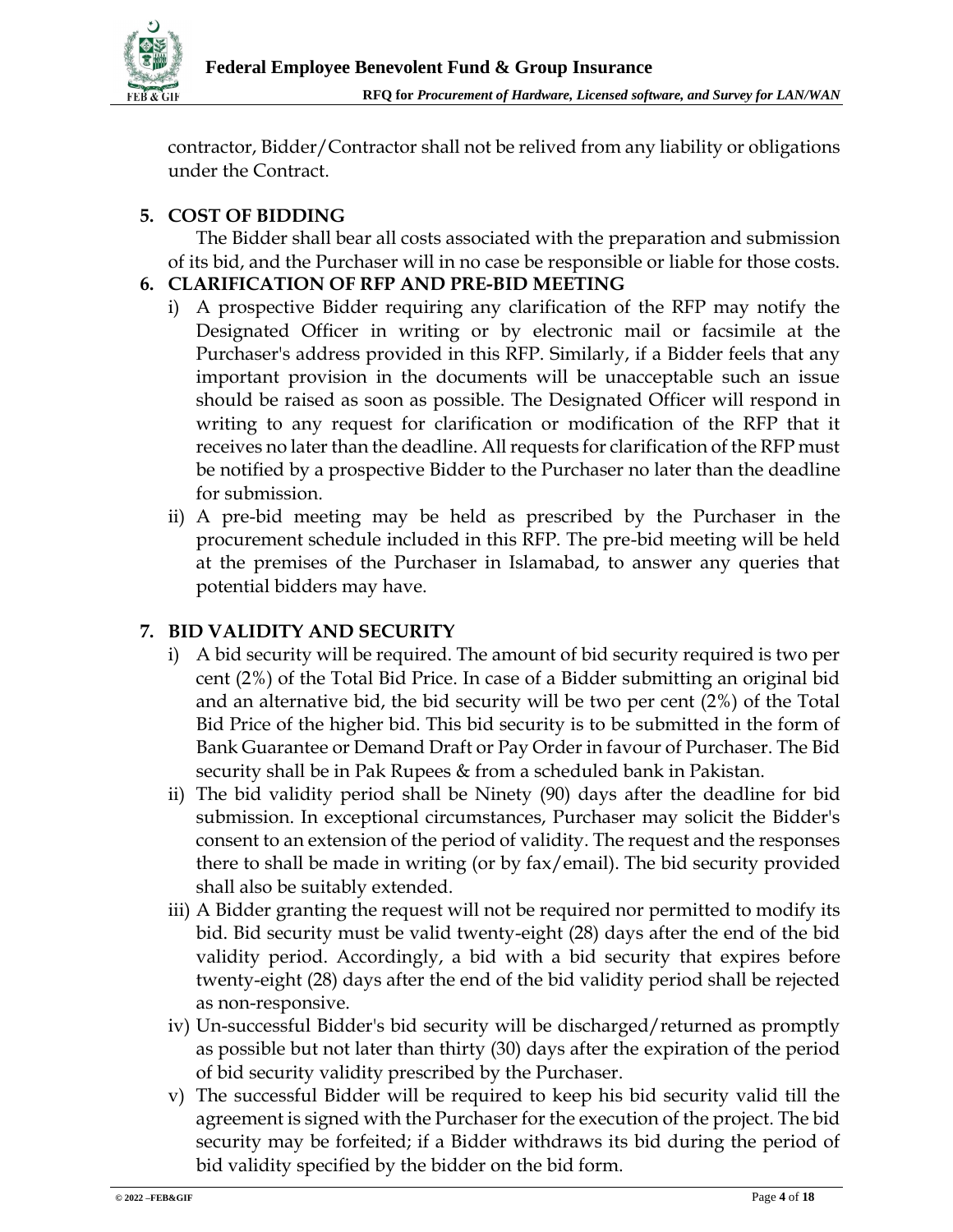

vi) In the case of successful Bidder, if the Bidder fails to sign the Contract in accordance with relevant clauses, the bid security will be forfeited.

## **8. PERFORMANCE SECURITY**

- i) Within fourteen (14) days of the receipt of notification of award from the Purchaser, the successful Bidder shall furnish a performance security in the amount of five per cent (5%) of total contract price in the form of a Bank Guarantee in favour of the Purchaser as per format of the Performance Security Form.
- ii) The Bank Guarantee for performance security shall be issued by a scheduled bank in Pakistan acceptable to the Purchaser.

## **9. RIGHT TO INSPECT**

- i) Purchaser or its representative shall have the right to inspect and/or to test the goods to confirm their conformity to the Contract specifications. The conditions of the Contract and /or the Technical Specifications shall specify what inspections and tests Purchaser requires and where they are to be conducted. Purchaser shall notify the Contractor in writing of the identity of any representatives entrusted for this purpose.
- ii) Any inspected or tested goods fail to conform to the specifications, Purchaser may reject them, and the Contractor shall either replace the rejected goods or make alterations necessary to meet specification requirements free of cost to Purchaser.
- iii) Purchaser's right to inspect, test and where necessary, reject the goods after arrival in Pakistan shall in no way be limited or waived by reason of the goods having previously been inspected, tested, and passed by Purchaser or its representative prior to the good's shipment from the country of origin.

## **10. PROVISIONAL ACCEPTANCE & TESTING**

- i) The Contractor shall offer the systems for provisional acceptance testing as soon as the works are ready for commissioning. The Contractor shall provide the supervisory personnel and equipment necessary to make proof of performance test as required in the specifications and as approved by Purchaser.
- ii) Failure to meet such tests or any test required by Purchaser to show compliance with the specifications shall be sufficient cause for rejection and such test or tests shall be repeated after modifications or replacements as deemed necessary by Purchaser.
- iii) If performance is found to be marginal or that the results of any phase of the tests are inconclusive, further testing shall be performed as required by Purchaser. Any such re-work or e-testing shall be at the cost of Contractor.

## **11. REMOVAL OF DEFECTS**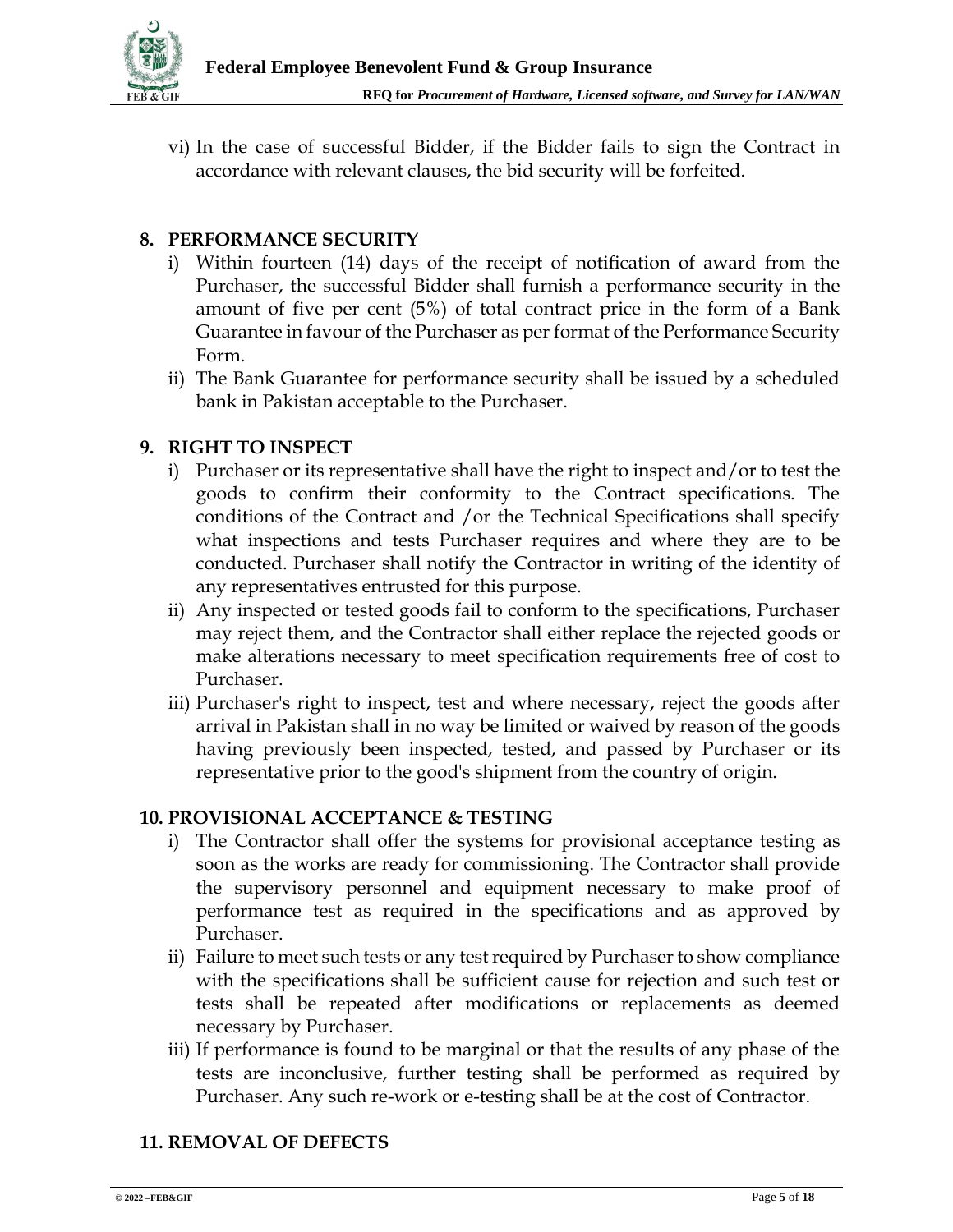

- i) The Contractor shall make good with all possible speed all defects arising from defective design, material, or workmanship or from any act of omission of the Contractor and those which may develop under the condition provided for by the Contractor and under proper use of the plant or any portion at his own expense.
- ii) In the event of stores being found defective in the light of above clause, the Contractor shall replace the defective stores free of cost at consignees end within forty-five (45) days from the date of reporting of the defect, failing which the cost of the same will be refunded by the Contractor to the Purchaser.

## **12. FINAL ACCEPTANCE CERTIFICATE**

The Final Acceptance Certificate (FAC) will be issued subject to completion of a period of Six (06) months of satisfactory operations/performance from the date of issuance of PAC. The FAC will be subject to replacement of defective parts and removal of all discrepancies and software errors and bugs and fulfilment of any obligations including penalties etc. by the Contractor during the six (06) month period.

## **13. DELAYS IN PERFORMANCE**

Delivery of the goods shall be made by the Contractor in accordance with the time schedule specified in the Contract. Delay by the Contractor in performance of its delivery/project completion obligations shall render the Contractor liable to any or all the penalties including but not limited to liquidated damages, the Contractor shall promptly notify Purchaser in writing of the fact of the delay, its likely duration, and its causes(s). As soon as practicable after receipt of the Contractors notice, Purchaser shall evaluate the situation and may at its discretion extend the Contractors time for performance in which case the extension shall be ratified by the parties by amendment of the Contract.

## **14. CONTRACTOR'S DEFAULT**

- i) If the Contractor neglects to perform the Contract with due diligence and expedition or refuses/or neglects to comply with any reasonable orders given to him in writing by Purchaser or any of his authorized representative in connection with the performance of the Contract or shall contravene the provision of the Contract, Purchaser may give notice in writing to the Contractor to make good the failure, neglect or contravention complained of.
- ii) If the Contractor fail to comply with the said notice, with a reasonable time from the date of service thereof, it shall be lawful for Purchaser to terminate forthwith the Contract by notice in writing to the Contractor without prejudice to any rights which may have accrued under the Contract to either party prior to such termination
- iii) If the Contractor fails to complete any of his obligations under the paragraph titled ―DEFECTS REMOVAL‖ within the time granted by Purchaser under ―FORCE MAJEURE‖ and Purchaser shall have suffered any loss from such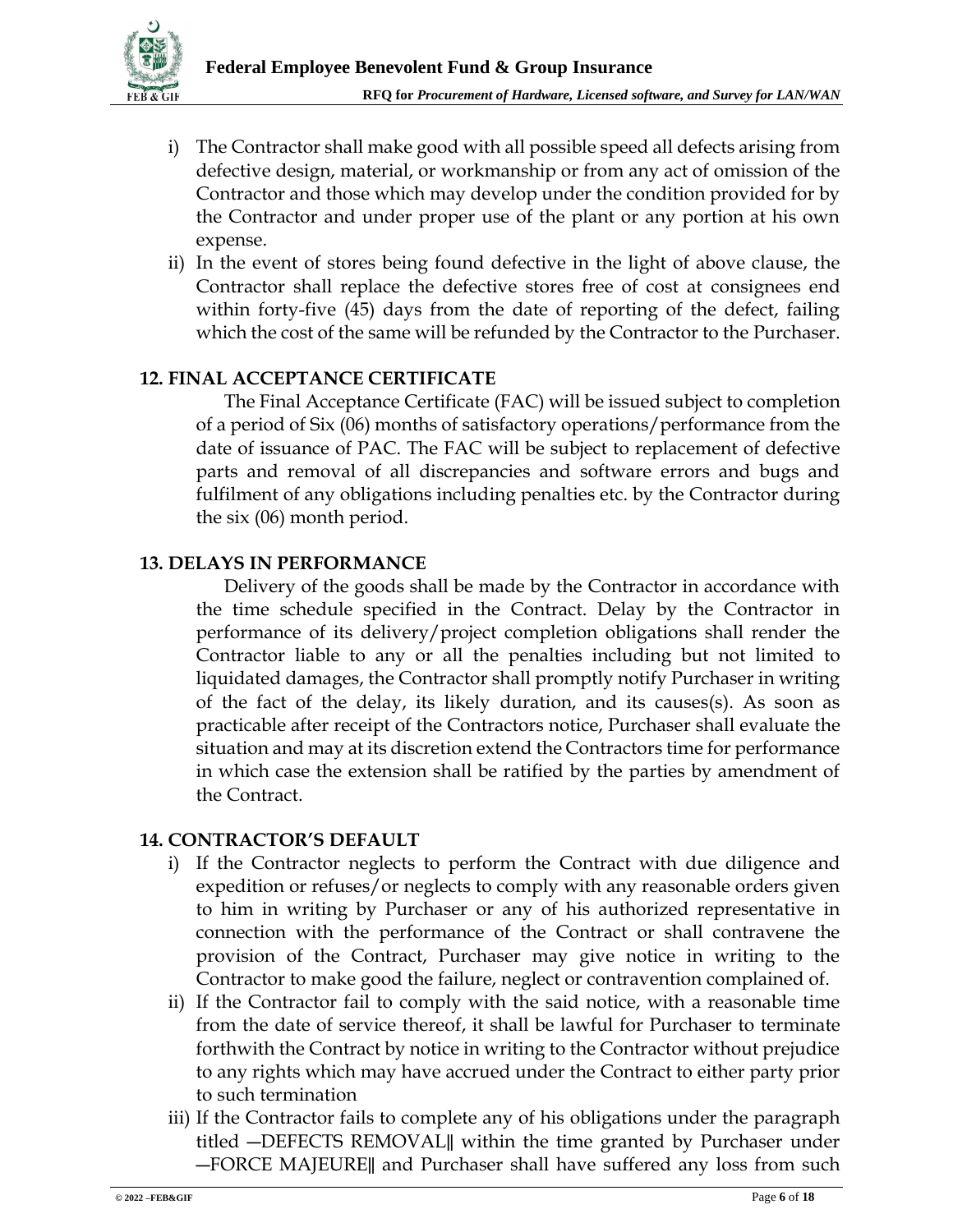

failure, Purchaser may be entitled to deduct from the Contract price at the rate of up to two per cent

iv) (2%) of the Contract value of the system which cannot in consequence of the said failure be put to the use intended for such work for each week between the time fixed in the Agreement (except as aforesaid) and the actual date of completion, subject to a maximum deduction of 10% of the value of the Contract.

## **15. SCOPE OF WORK**

Broad scope of work includes but not limited to: -

- i) The Selected Bidder will be responsible for the supply, installation, Integration, Testing and commissioning of all equipment, components, and services. Selected Bidder must ensure that the supplied equipment is fully operational, new and performs properly and meet RFP's Technical Specification.
- ii) Selected bidder will be responsible for supply, installation, integration, testing, and commissioning of all the licensed software in the environment (hardware and LAN/WAN) of the purchaser and will ensure that the provided media and software licenses (keys etc) are valid and will not be expired for at least 03 years and will be updatable with a limited/nominal fee for further time of period as specified/applicable.
- iii) The Selected Bidder will carry out the survey and submit a report including proposed media/hardware to be used in LAN, layout maps/Drawings as it will be laid down including placement of procured equipment with location details. The bidder will also provide a detailed RFP for procuring the proposed solution in which participation of the bidder in the procurement of the solution will be at sole discretion of FEB  $&$  GIF.
- iv) At the time of installation and commissioning, Selected Bidder must provide comprehensive system documentation of system deployed including diagrams, labelling, schematics, configuration, and manuals etc.
- v) Selected bidder shall be responsible for minimum one (01) year services (operation & maintenance) Comprehensive end-to-end service and support on 24/7 basis by Authorized Service Engineers as per contract for all the equipment provided, without any extra cost or hidden charges. All equipment needs to be covered with parts and services (Warranty will start after commissioning & acceptance).
- vi) Guarantee from principal that the system is operating according to standards and ensures that the full warranty will apply for one year.
- vii)Trainings to 03 persons on installation, configuration and troubleshooting of hardware/software.

## **16. MEET OR EXCEED SPECIFICATIONS**

The specifications provided in this RFP are the minimum requirements of FEB&GIF. The vendors must meet or may exceed these specifications to meet the actual requirements and its successful practical implementation. But in such a case additionally proposed or altered specifications should clearly be highlighted to enable FEBGIF to clearly identify modified specifications.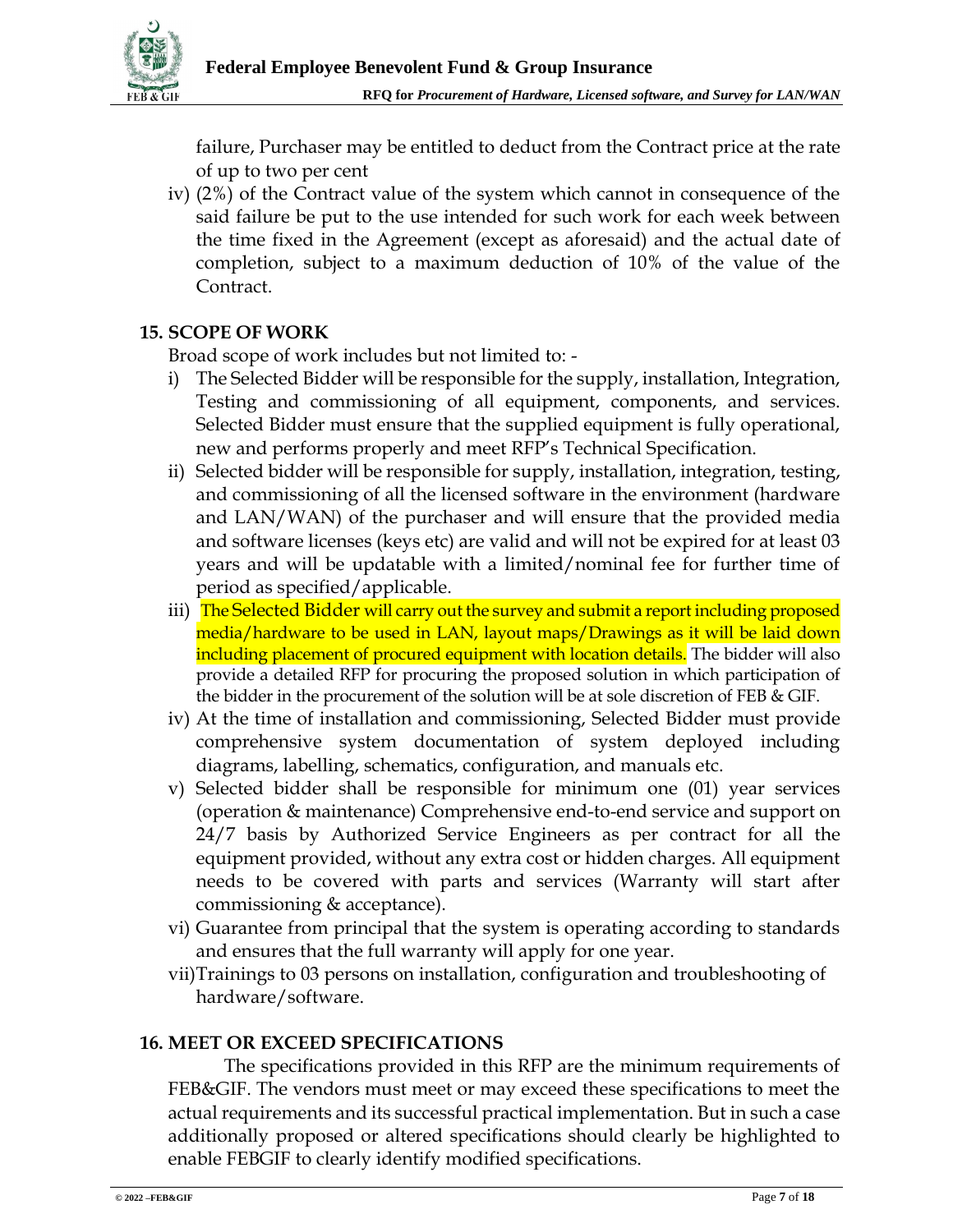

## **17. GUARANTEES**

- i) The Bidder should guarantee that the software and allied components used to service FEB&GIF are licensed and legal.
- ii) All hardware and software must be supplied with their original and complete printed documentation (if any).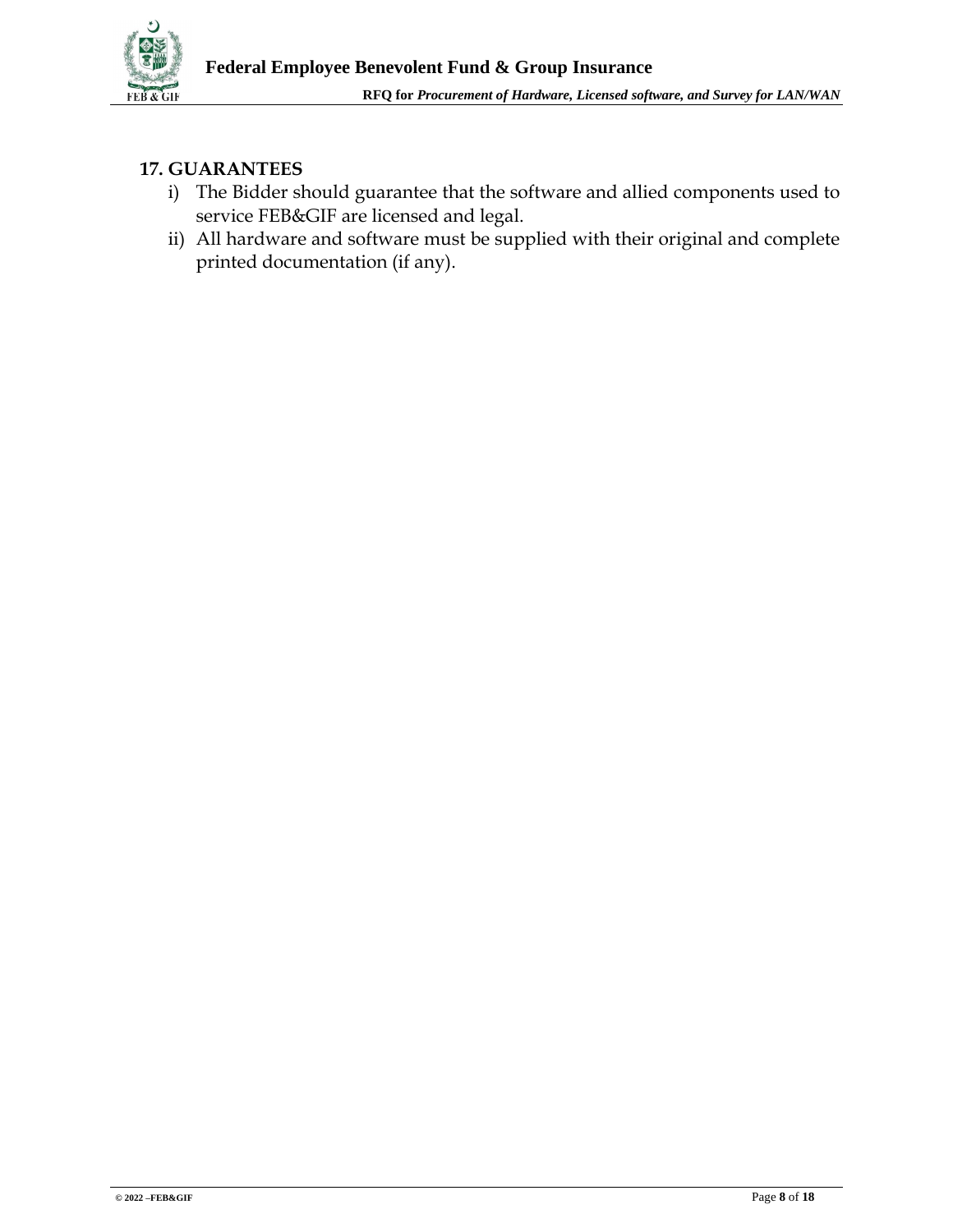

## **18. GENERAL TERMS & CONDITIONS**

#### **18.1 Scope of Work, Timeframe, and penalties 18.1.1**: **Supply of Hardware**

| LOT#1    | <b>Milestone</b>                                                                                                                                                                                                                                                                                         | <b>Time Period</b>                                                                                               |
|----------|----------------------------------------------------------------------------------------------------------------------------------------------------------------------------------------------------------------------------------------------------------------------------------------------------------|------------------------------------------------------------------------------------------------------------------|
| 1.<br>2. | Supply, Installation $\&$ configuration of<br>Hardware as per given Specifications:<br>a) ADF Scanners<br>10<br>b) Laptop<br>02<br>c) Desktop Computers 04<br>d) Laser Printer<br>01<br>Provision of licensed Software:<br>Email exchange server.<br>a.<br>Antivirus/Security Software<br>$\mathbf{b}$ . | Four weeks from<br>date of signing<br>of contract OR<br>/issuance of<br>purchase order<br>OR Letter of<br>Intent |
| 3        | Survey of site for LAN/WAN layout,<br>required equipment and configuration<br>along with RFP for procuring of such<br>solution.<br>(Note: Site will be open for vendors on date of Pre-<br>bid meeting.)                                                                                                 | Three weeks<br>from date of<br>signing of<br>contract OR<br>letter of Intent<br>from FEB & GIF                   |

**18.2 Penalties for Late deliveries of Supplies/Services**: The hardware supplies/services shall be delivered in accordance with the Purchase Orders to be issued by the FEB&GIF. In case of late deliveries, penalties at the following rates will be applied:

| <b>Mode of Penalty</b>                                                                                                                                                | 100% Quantity<br>as<br>Per Purchase<br>Order | <b>Total delivery</b><br>Period |
|-----------------------------------------------------------------------------------------------------------------------------------------------------------------------|----------------------------------------------|---------------------------------|
| Without penalty                                                                                                                                                       | 28 days                                      | 28 days                         |
| With penalty@ $1\%$<br>per day after 38 days of issuance of<br>Purchase Order upto maximum of<br>10% of the total contract value                                      | 10 days                                      | 38 days                         |
| Cancelation of Purchase order and<br>imposing of fine of processing fee to<br>be determined by FEB & GIF OR<br>blacklisting of firm after giving a<br>hearing notice. | After 50 days                                |                                 |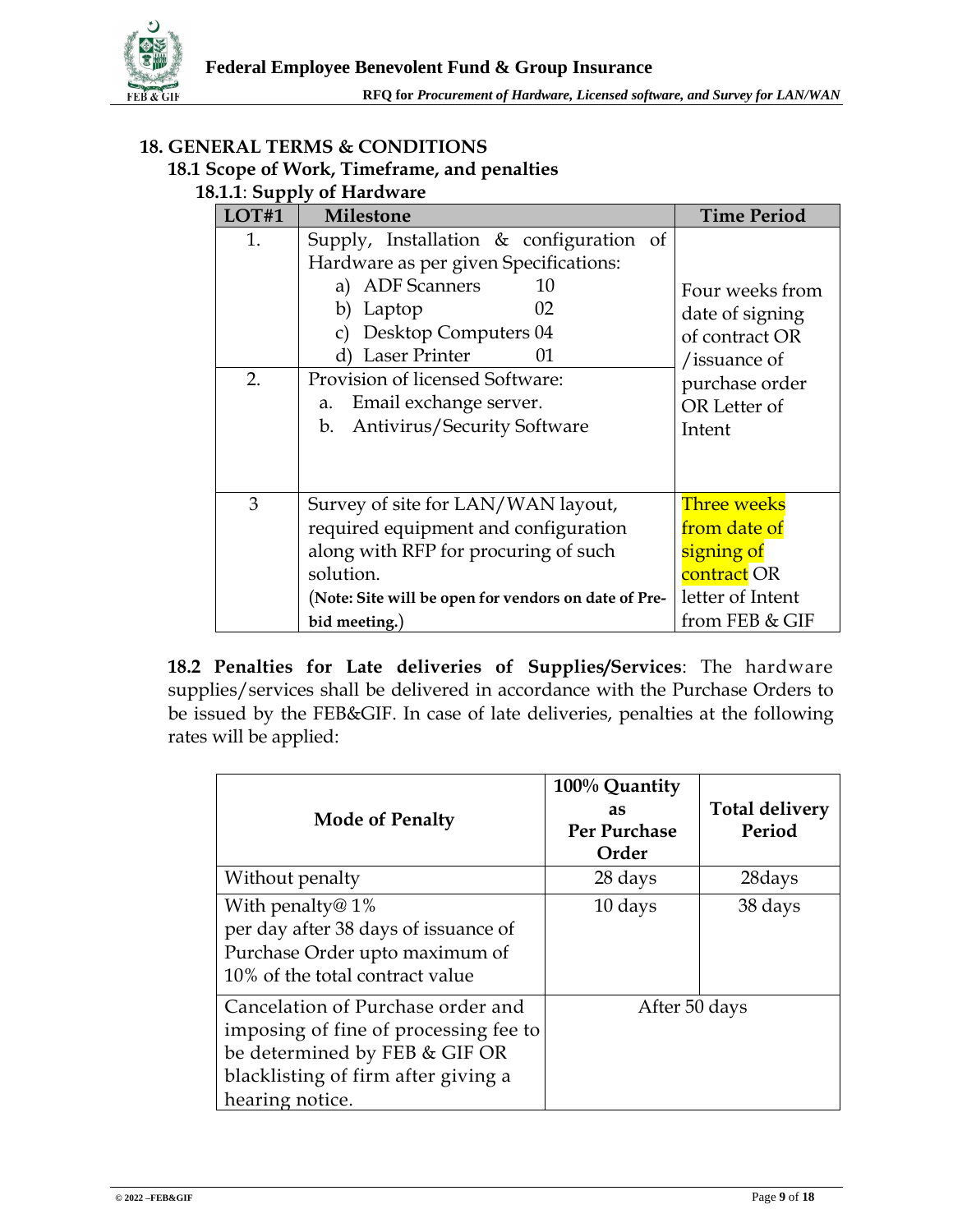

**RFQ for** *Procurement of Hardware, Licensed software, and Survey for LAN/WAN*

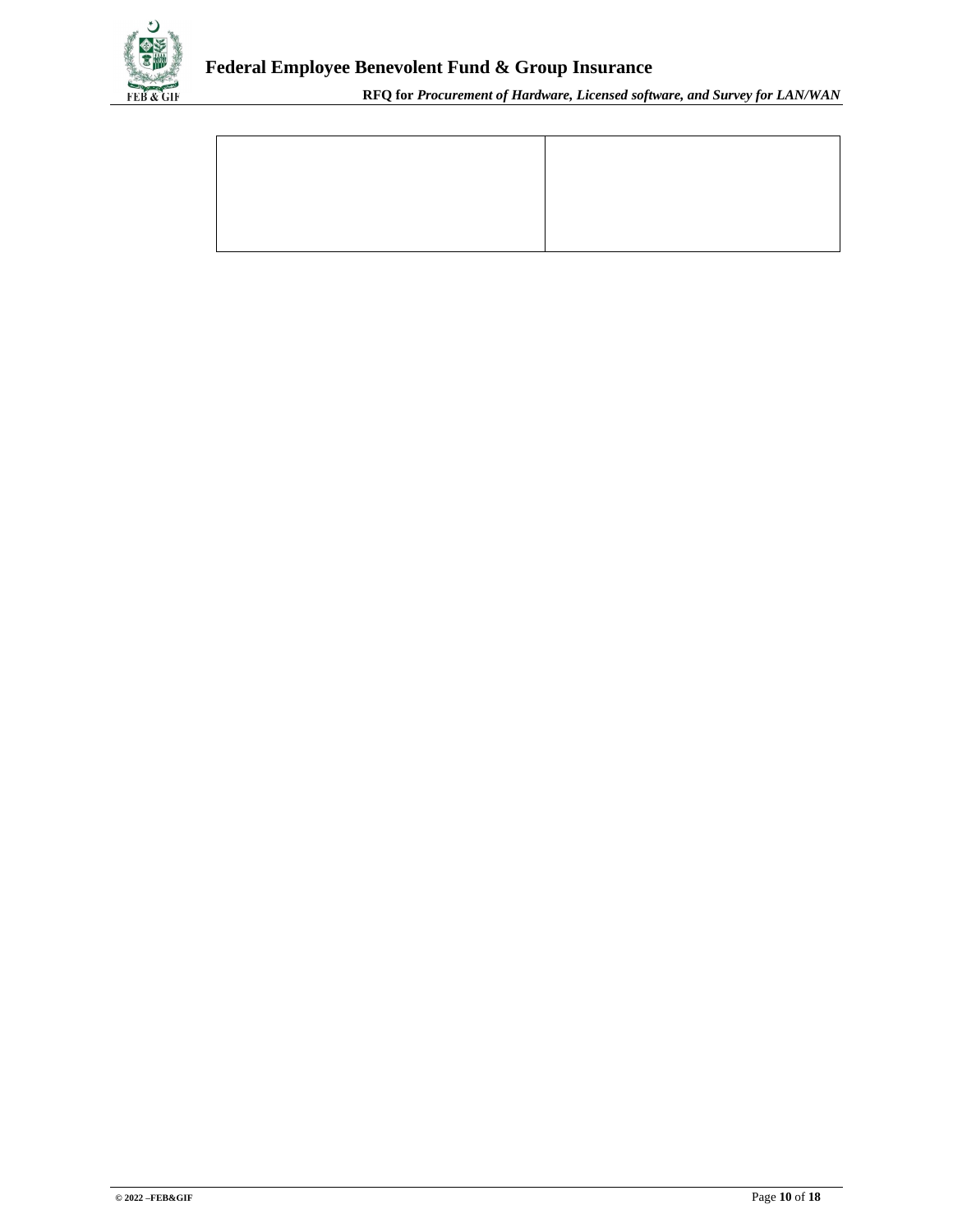## **19. ABOUT RESPONDING ORGANIZATIONS-ROs**

- i) The Responding Organization-RO must be registered with Sales Tax registration Department and should be in possession of valid NTN number. Copies of the certificates must be provided with the bid.
- ii) The RO must provide on letter head, Name of organization, details of offices across Pakistan and location of Head office, size of company (number of employees), number of years of being incorporated (at least **\*03 years in existence**). List of certified and dedicated service Engineers/technicians along with contact information should also be provided.
- iii) The RO to provide information as per (**Annexure I, II and III ??**). RO may not propose any kind of refurbished/Used/End of Life/ Near End of Life equipment /components in their proposals.
- iv) The RO shall be responsible for payment of any duties/taxes etc. that are imposed by the GOP during the currency of the project.
- v) The RO should be authorized Tier 1 Partner/Premier partner/Gold Partner/Authorized Service provider of the quoting products for **at least past 03 years**. However, Warranty claims and onsite services to be provided by the selected RO.
- vi) The RO is hereby informed that the Government shall deduct tax at the rate prescribed under the tax laws of Pakistan, from all payments for services rendered by any responding organization who signs a contract with the Government.
- vii) The RO to provide financial capability and yearly growth rate (business revenue) in past 3 years.
- viii) RO must provide value, size and nature of projects done in past 3 years with respect to quoted products. Purchase orders and satisfactory performance certificates by the customers may be attached.
- ix) RO must be in related business for last three years.

## **20. HOW TO PREPARE BID(s)**

- i) **Detail of technical specifications is attached at Annex-II?? and evaluation will be done as per Annex I. Responding Organizations should provide all details required in Annex I and datasheet for Annex- II items.**
- ii) Responding Organizations should provide the financial details as per **Annex –III.**
- iii) Responding Organizations may bid for single or more lots/items.
- iv) A bid bond, in the shape of a Bank Draft/Pay Order in the name of Managing Director, FEB&GIF, equivalent to 2% of the total cost of bid should be submitted along with the tender.
- v) All proposal and price shall remain valid for a period of **\*150 days** from the closing date of the submission of the proposal. However, the responding organization is encouraged to state a longer period of validity for the proposal.
- vi) All currency in the proposal shall be quoted in Pakistan Rupees (PKR).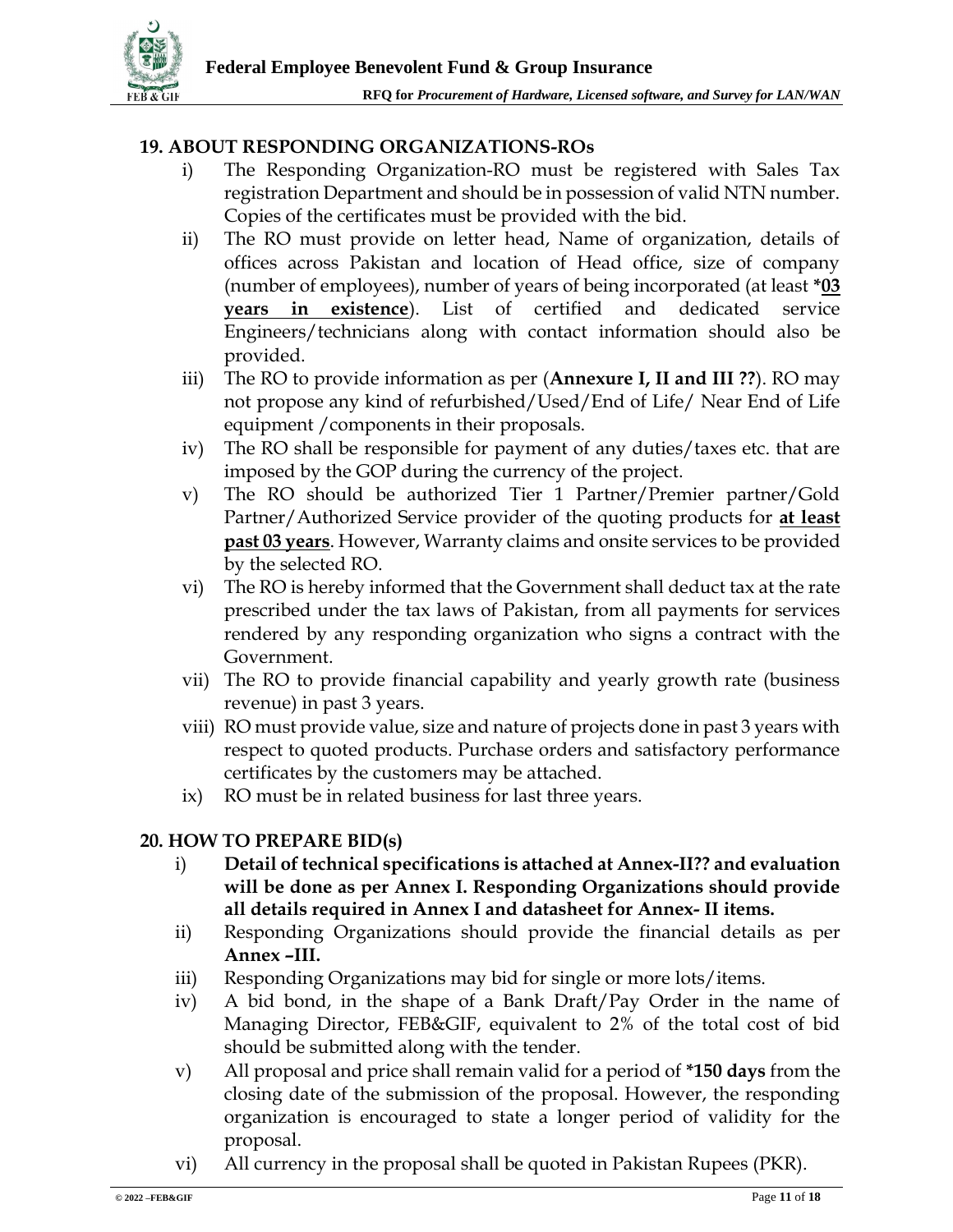

- vii) The successful vendor shall be required to deposit in the form of a Bank Guarantee, a Performance Bond upon execution of the contract, a sum equivalent to **ten** percent (**10%**) of the contract value, this Bank Guarantee shall be issued by a scheduled bank operating in Pakistan and shall be kept valid from the date of issue and should cover the warranty period after all contractual obligations have been fulfilled.
- viii) Hardware equipment should have one (\***03**) year warranty, including parts and Labour with onsite support.
- ix) The end user licenses, end user warranties and end user contracting support services will be in the name of Customer, for all the equipment and Software loaded on the equipment delivered during the project.
- x) All equipment should be supplied through verifiable distribution channels.
- xi) RO should clearly indicate the duration of delivery of equipment after the award of contract.

## **21. BID PREPARATION**

- i) The Bid Bond to be enclosed in a separate envelope, labelled as "Bid Bond", and which should be sealed. It must be ensured that bid bond should not be in the same envelope as the financial proposal. *In the technical bid, RO must confirm on company's letter head that the Bid Bond is being submitted as required by FEB&GIF.*
- ii) Envelope for financial proposals should clearly mark: "Financial Proposal". Two hard copies of Technical Proposal and Financial proposal are required. *Soft copies of both technical proposal and financial proposal must be provided along with bid envelopes in inerasable format.*
- iii) Main Envelope for Technical proposal should clearly mark "Technical Proposal". Main envelope for technical proposal should contain 02 hard copies and 02 soft copies of the technical proposal (each being physically separated, bound, sealed, and labelled as "Technical Proposal"). Each envelope should contain similar supporting documents.

## **22. BID SUBMISSION**

- 22.1 Proposals shall be delivered by hand or courier to reach the address given at section 1.1 by the last date indicated for submission. PROPOSALS RECEIVED BY FAX OR EMAIL SHALL NOT BE ACCEPTED.
- 22.2 Bids may be submitted to undersigned in a SEALED CONFIDENTIAL COVER at the address given below latest by time specified in the section of BID DETAILS 3. The Technical bids will be opened on the same date at **1130hrs** in front of bidders.

## **Deputy Director (IT), FEB&GIF**

BF Building, Block-A1, First Floor, Shahra-e-Suhrawardy, Zero Point, Islamabad. Phone: 051-9252118 Fax: 051-9252354 Email: [Sayyadali@gmail.com,](mailto:Sayyadali@gmail.com) [DDIT@febgif.gov.pk,](mailto:DDIT@febgif.gov.pk)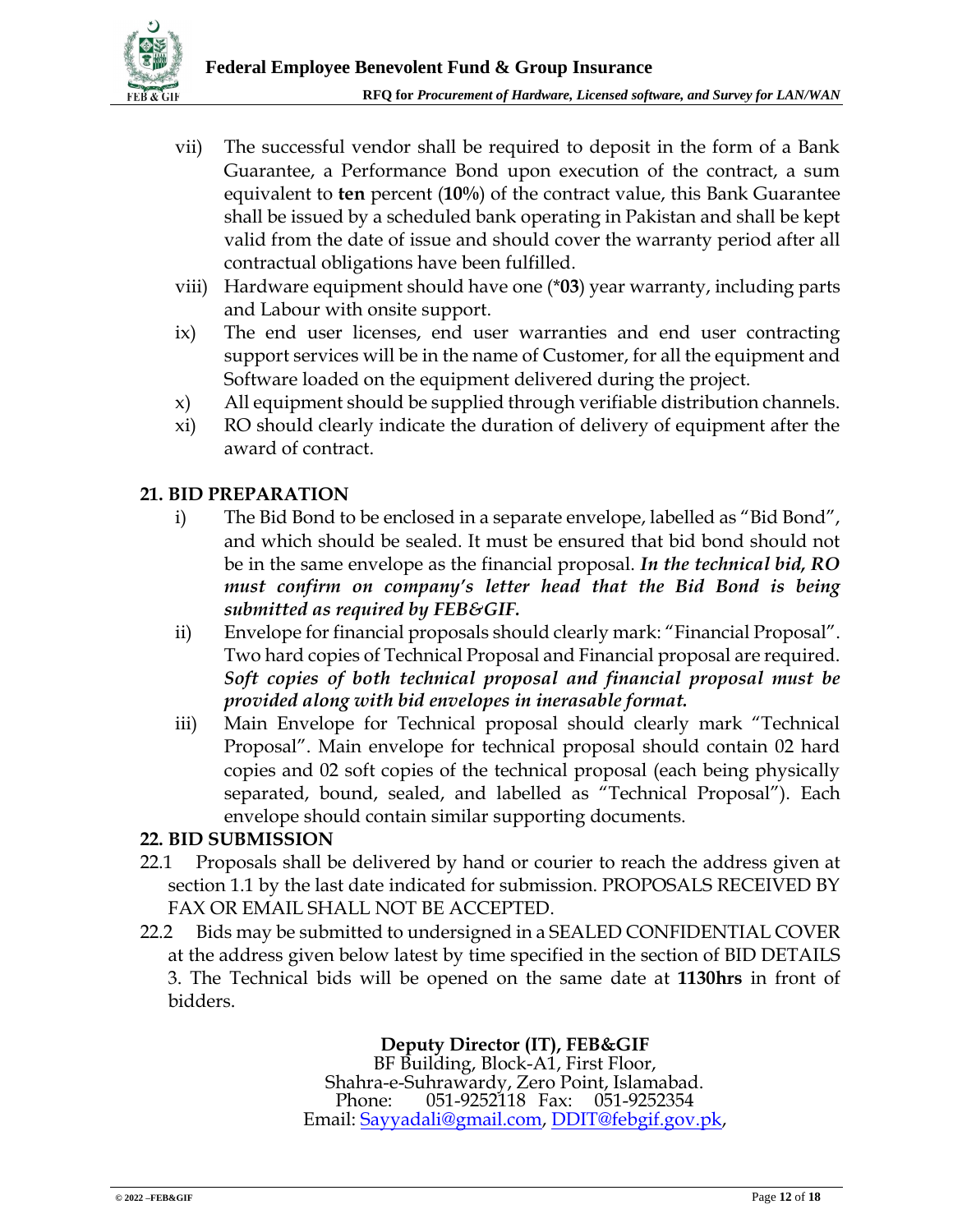

## 23. **AWARD OF CONTRACT**

## 23.1 **Acceptance of Bid and Award Criteria**

The Bidder whose bid is found to be most closely conforming to the Evaluation Criteria prescribed in **Annexure-I** and having the lowest evaluated bid, if not in conflict with any other law, rules, regulations, or policy of the Government of Pakistan, shall be awarded the Contract, within the original or extended period of bid validity.

## 23.2 **Procuring Agency's Right to vary quantities at the time of Award**

The Procuring Agency reserves the right at/after the time of award of Contract to increase or decrease, the quantity of goods upto 15% as originally specified in the Schedule of Requirements (Annexure-I) without any change in unit price or other terms and conditions.

## 23.3 **Notification of Award**

23.3.1 Prior to the expiration of the period of bid validity, the Procuring Agency shall notify to the successful Bidder in writing that his bid has been accepted.

23.3.2 The notification of award shall constitute the formation of the Contract between the Procuring Agency and the successful Bidder.

23.3.3 The enforcement of the Contract shall be governed by Rule 44 of the PPRA-2004.

## 23.4 **Signing of Contract**

23.4.1 If the successful Bidder, after completion of all codal formalities shows an inability to sign the Contract then its Bid Security shall stand forfeited and the firm may be blacklisted and de- barred from future participation, whether temporarily or permanently. In such situation the Procuring Agency may award the contract to the next lowest evaluated Bidder or call for new bids.

## 23.5 **Performance Guarantee**

23.5.1 On the date of signing of Contract, the successful Bidder shall furnish a Performance Guarantee @ 10% of the total Contract Cost of Lot/Lots, on the Form and in the manner prescribed by the Procuring Agency.

23.5.2 The Bid Security submitted by the successful bidder at the time of submitting its bid shall be returned to the Bidder upon signing of contract, successful delivery of goods, furnishing of the performance/bank guarantee and confirmation of the performance/bank guarantee by the FEB & GIF with the Bank of the successful bidder.

23.5.3 Failure to provide a Performance Guarantee by the successful Bidder is a sufficient ground for annulment of the award and forfeiture of Bid Security. In such event the Procuring Agency may award the contract to the next lowest evaluated bidder or call for new bid.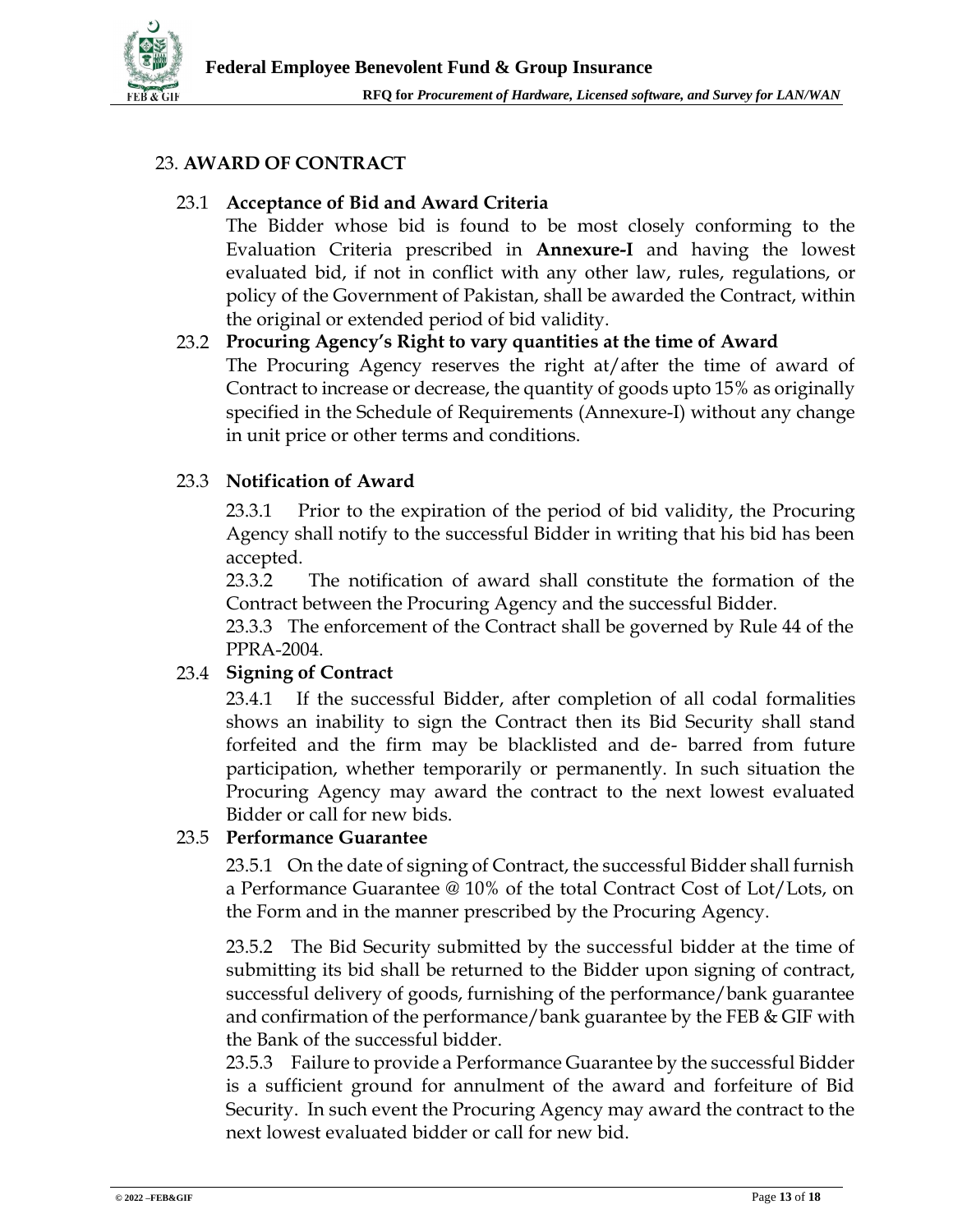

| 24. Implementation & Payment Schedule |
|---------------------------------------|
|---------------------------------------|

| S.No.                                        | <b>Milestone</b>                                                                                          | <b>Time Period</b>                                                                                                                                                                    | Payment                                                       |  |  |  |  |
|----------------------------------------------|-----------------------------------------------------------------------------------------------------------|---------------------------------------------------------------------------------------------------------------------------------------------------------------------------------------|---------------------------------------------------------------|--|--|--|--|
| For LOT 1 & 2 (Hardware & Licensed Software) |                                                                                                           |                                                                                                                                                                                       |                                                               |  |  |  |  |
| 1.                                           | Supply of<br>equipment/<br>Licensed software                                                              | As per (18.1.1 Sr.No.1 & 2)                                                                                                                                                           | 40%                                                           |  |  |  |  |
| 2.                                           | Successful<br>Installation,<br>testing, and<br>acceptance                                                 | Two weeks from Testing OR<br>installation and configuration of<br>Hardware and submission of<br>Performance Guarantee<br>(10% of total contract value)                                | 60%<br>Subject to<br>provision of<br>Performance<br>Guarantee |  |  |  |  |
| 3.                                           | End of<br>performance<br>Guarantee<br>For LOT-3 (Survey of LAN/WAN)                                       | Performance Guarantee will have<br>to be provided to cover the<br>warranty period of the hardware<br>which will be one year from the<br>date of successful testing and<br>acceptance. | Release of<br>Performance<br>Guarantee                        |  |  |  |  |
|                                              |                                                                                                           |                                                                                                                                                                                       |                                                               |  |  |  |  |
| 1.                                           | Submission of<br>Survey report<br>with<br>recommended<br>equipment and<br>layouts/drawings<br>& draft RFP | As per (18.1.1 Sr.No.3)                                                                                                                                                               | 40%                                                           |  |  |  |  |
| 2.                                           | Inclusion of FEB<br>& GIF feedback<br>and finalization<br>of Survey Report<br>and RFP<br>document.        | One weeks from date of FEB &<br>GIF feedback on f Survey and RFP<br>documents.                                                                                                        | 20%                                                           |  |  |  |  |
| 3.                                           | Submission of<br>final version of<br>Survey report<br>and RFP (02<br>copies binded).                      | One weeks from date of FEB &<br>GIF feedback on revised versions<br>and go-ahead/approval of both<br>documents.                                                                       | 40%                                                           |  |  |  |  |

**25. Conflict & Arbitration:** In case of any conflict between the supplier and the procuring agency i.e., FEB & GIF, MD FEB & GIF will be the sole arbitrator who will decide the matter within 10 working days after application from either party and his decision will be final and biding to both parties.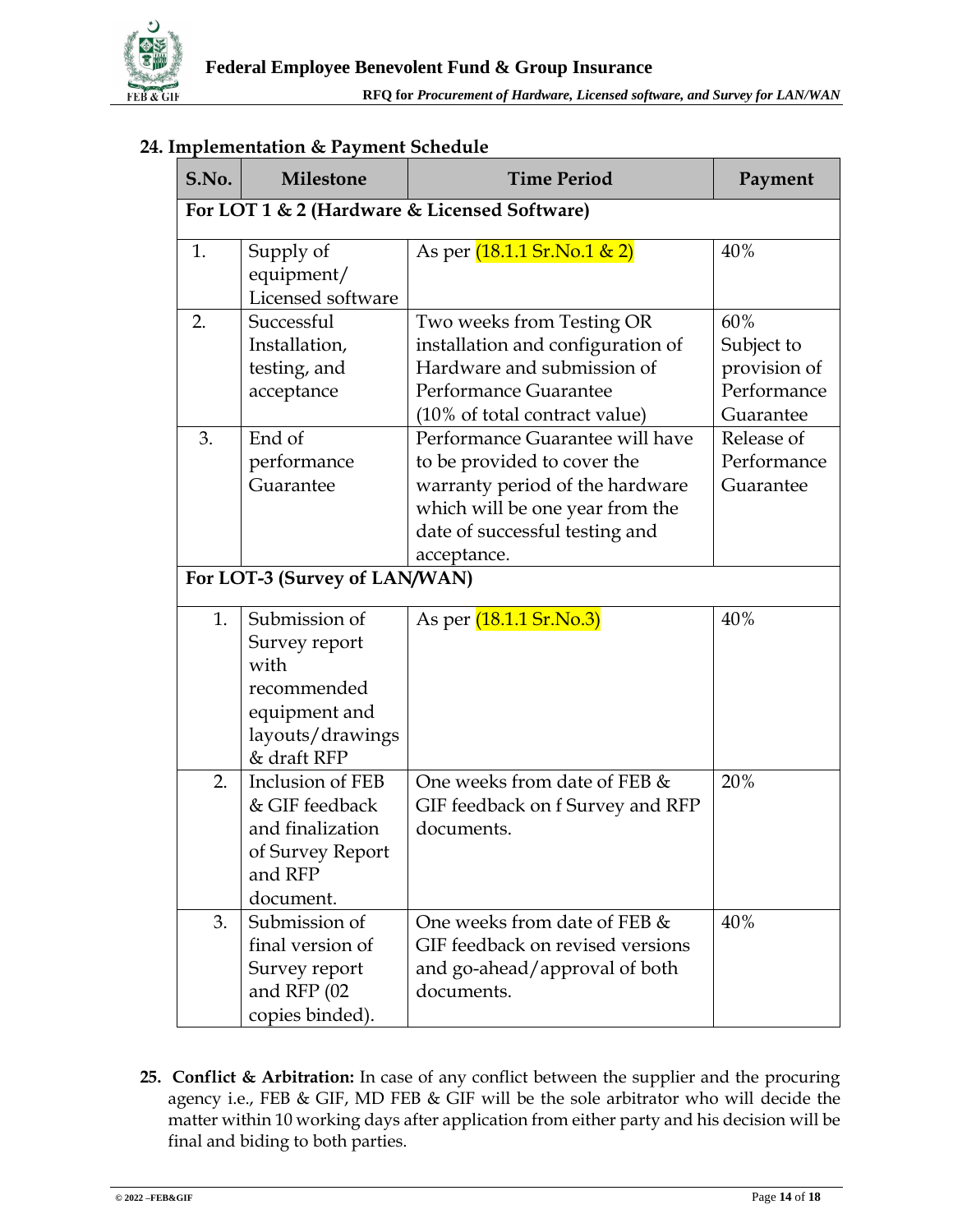

#### **Annexure-I**

#### **Evaluation Criteria**

There will be a two-stage evaluation.

**Stage-I: Preliminary evaluation** (Initial Screening) of bids will be done based on following parameters: (**Bidder must provide all following information in Technical Envelope**)

| General terms and conditions compliance                       | Clause               | Yes/No | <b>Marks</b> |
|---------------------------------------------------------------|----------------------|--------|--------------|
| RO is registered with Sales Tax registration Department<br>1) | $19i$ )              |        |              |
| and should be in possession of valid NTN number.              |                      |        |              |
| Copies of the certificates must be provided with the bid.     |                      |        |              |
| RO or in the Related business for at least three years.<br>2) | $19$ ii)             |        |              |
| RO is authorized Partner/service provider OF THE<br>3)        | 19y)                 |        |              |
| ORGINAL EQUIPMENT MANUFACTURER (OEM),                         |                      |        |              |
| in Pakistan                                                   |                      |        |              |
| RO or partners / affiliates should have successfully<br>4)    | $19 \text{ viii}$    |        |              |
| completed three similar projects in size, nature & value.     |                      |        |              |
| Financial Capability and yearly growth rate in past 3<br>5)   | $19 \,\mathrm{vii}$  |        |              |
| vears                                                         |                      |        |              |
| RO have submitted bid bond required.<br>6)                    | $20$ iv)             |        |              |
| Bids validity is as required.<br>7)                           | $20 \text{ v}$       |        |              |
| All Hardware equipment should have Three-year<br>8)           | $20 \,\mathrm{viii}$ |        |              |
| comprehensive onsite warranty including parts and             |                      |        |              |
| labour. Equipment with lifetime warranty shall be             |                      |        |              |
| given preference.                                             |                      |        |              |
| RO should clearly indicate the duration of delivery of<br>9)  |                      |        |              |
| equipment after the award of contract.                        |                      |        |              |
| 10) All Software loaded on Hardware equipment should          |                      |        |              |
| have warranties for one year against defects/bugs as          |                      |        |              |
| well as updates.                                              |                      |        |              |

*Stage-2: Detailed evaluation* will be done for firms who qualify the preliminary evaluation mentioned above.

> **In** *detailed evaluation* the **Evaluation & Award Committee** will verify the compliance with specifications mentioned in **Annexure-II.**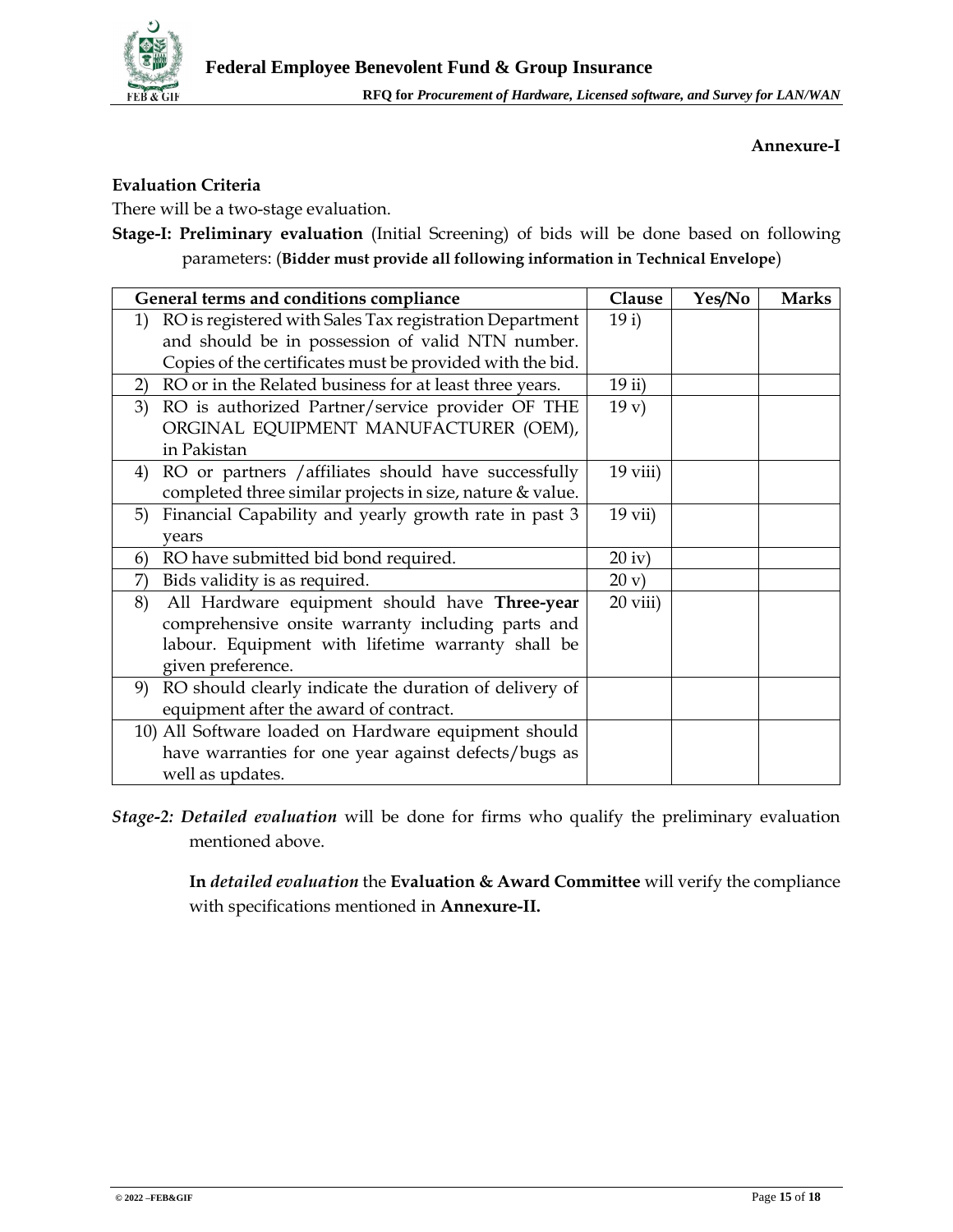

#### **Annexure-II**

## **Schedule of Requirements-Technical Specifications**

| S#     | Description                                                                  |                                                                                |    |  |  |  |  |
|--------|------------------------------------------------------------------------------|--------------------------------------------------------------------------------|----|--|--|--|--|
|        | Hardwar/Software                                                             |                                                                                |    |  |  |  |  |
| $1-a)$ | <b>ADF SCANNERS</b>                                                          |                                                                                | 10 |  |  |  |  |
|        |                                                                              | Scan Technology: CMOS CIS (Contact Image Sensor)                               |    |  |  |  |  |
|        | <b>Scan Type: ADF Duplex Scanning</b>                                        |                                                                                |    |  |  |  |  |
|        | Scan Speed: Up to 35 ppm/70 ipm (300 dpi)                                    |                                                                                |    |  |  |  |  |
|        |                                                                              | Scan Resolution: $600 \times 600$ dpi Up to $1200 \times 1200$ dpi,            |    |  |  |  |  |
|        | (text), RTF (rich text) and searchable PDF                                   | Scan File Format For text & images: PDF, JPEG, PNG, BMP, TIFF, TXT             |    |  |  |  |  |
|        | Paper Thickness: Min 27gsm max 400gsm                                        |                                                                                |    |  |  |  |  |
|        |                                                                              | Duty Cycle (daily): 4,000 pages (ADF) Multi Feed Detection Yes Auto            |    |  |  |  |  |
|        | Document Feeder Capacity: Standard, 75 sheets                                |                                                                                |    |  |  |  |  |
|        | Media Size (ADF) A4, A5, A6, B5, B5 (JIS)                                    |                                                                                |    |  |  |  |  |
|        |                                                                              | Compatible Operating Systems: Windows 10 (32-bit/64-bit) (Company              |    |  |  |  |  |
|        | of origin USA/Europe or Japan)                                               |                                                                                |    |  |  |  |  |
| $1-b)$ | <b>LAPTOPs</b>                                                               |                                                                                | 02 |  |  |  |  |
|        | Processor                                                                    | Intel® Core i7-8550U or above Processor 11th                                   |    |  |  |  |  |
|        |                                                                              | Generation (8MB Cache, 1.8 GHZ or higher)                                      |    |  |  |  |  |
|        | <b>RAM</b>                                                                   | 8GB DDR4 (8Gx1)                                                                |    |  |  |  |  |
|        | <b>Hard Drive</b>                                                            | 1 TB M.2 Solid State Drive (SSD)                                               |    |  |  |  |  |
|        | <b>Display</b>                                                               | 14" HD (1366x768) Anti-Glare LED                                               |    |  |  |  |  |
|        | Camera                                                                       |                                                                                |    |  |  |  |  |
|        | Connectivity                                                                 | HDMI, USB 3.1, SD card reader, Headphone/Mic,                                  |    |  |  |  |  |
|        |                                                                              | RJ45 and VGA port                                                              |    |  |  |  |  |
|        | <b>Wireless</b><br>802.11ac Dual Band                                        |                                                                                |    |  |  |  |  |
|        | <b>Carrying Case</b><br>Laptop carrying bag                                  |                                                                                |    |  |  |  |  |
|        | <b>Battery Charger</b><br>Standard (2 Sets for each)                         |                                                                                |    |  |  |  |  |
|        | <b>Licensed software</b><br>Licensed Windows Pro 10 64 bit (pre-installed by |                                                                                |    |  |  |  |  |
|        |                                                                              | manufacturer), MS-office 2016 (pre-installed by                                |    |  |  |  |  |
|        |                                                                              | manufacturer) or higher                                                        |    |  |  |  |  |
|        | Hardware/Software                                                            | Hardware/Software<br>be<br>from<br>can<br>verified                             |    |  |  |  |  |
|        | Verification                                                                 | Manufacturer website<br>through<br>service<br>tag                              |    |  |  |  |  |
|        |                                                                              | number.                                                                        |    |  |  |  |  |
|        | Support                                                                      | Presence of Principle Offices and Warranty                                     |    |  |  |  |  |
|        |                                                                              | Centres in Pakistan for timely Support. 3 Years                                |    |  |  |  |  |
|        |                                                                              | Local Warranty with labour, Parts, and Service (on                             |    |  |  |  |  |
|        |                                                                              | site).                                                                         |    |  |  |  |  |
|        |                                                                              |                                                                                | 04 |  |  |  |  |
| $1-c)$ | <b>DESKTOP COMPUTER</b>                                                      |                                                                                |    |  |  |  |  |
|        |                                                                              | Processor: 9th Gen Intel® Core™ i7-9700 (8-Core, 12MB Cache, up to 4.7GHz with |    |  |  |  |  |
|        | Intel® Turbo Boost Technology) or higher,                                    |                                                                                |    |  |  |  |  |
|        | RAM: 8GB 1x8GB DDR4 2666MHz,                                                 |                                                                                |    |  |  |  |  |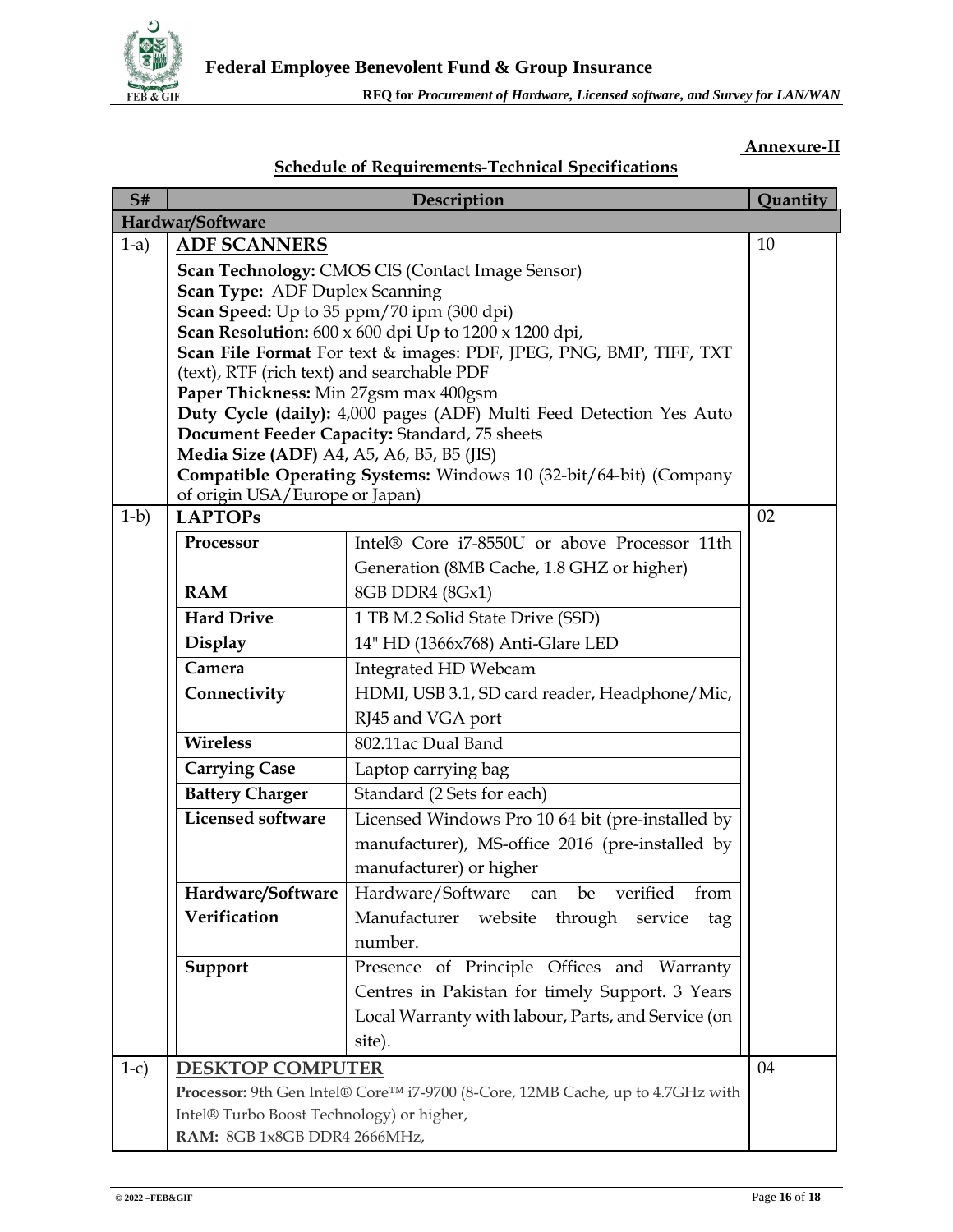

|       | Hard Drive: 1TB M.2 PCIe NVMe Solid State Drive + 1TB 7200 rpm 3.5" SATA                                                                           |         |
|-------|----------------------------------------------------------------------------------------------------------------------------------------------------|---------|
|       | Hard Drive,                                                                                                                                        |         |
|       | 2 USB 3.1 Gen 1 Type-A, Optical Drive, Tray load Slim ODD, Chipset Intel® B365,                                                                    |         |
|       | Form Factor, Tower, or Mini Tower,                                                                                                                 |         |
|       | LED Monitor, 18.5" Standard Monitor,                                                                                                               |         |
|       | Power Supply, 290W Internal PSU.                                                                                                                   |         |
|       | Operating System: Windows 10 Pro 64-bit (with licensed CD) Licensed                                                                                |         |
| $1-d$ | <b>LASER PRINTER</b>                                                                                                                               | 01      |
|       | Speed: BLACK (NORMAL): up to 30 ppm                                                                                                                |         |
|       | First Page Readiness BLACK: As fast as 6.6 sec                                                                                                     |         |
|       | <b>RAM: 256 MB</b>                                                                                                                                 |         |
|       | Network Protocols Supported: TCP/IP: IPv4; IPv6; IP Direct Mode.                                                                                   |         |
|       | LPD; SLP; Bonjour; WS-Discovery; BOOTP/DHCP/Auto IP; WINS;                                                                                         |         |
|       | SNMP v 1/2/3; and HTTP/HTTPS                                                                                                                       |         |
|       | <b>NETWORK READY:</b> Standard (built-in Ethernet, Wi-Fi 802.11b/ $g/n$ )                                                                          |         |
|       | PORTS: 1 Hi-Speed USB 2.0; 1 Ethernet 10/100 network                                                                                               |         |
|       | Others: Supply of two extra Tonners and Proof of easily availability of                                                                            |         |
|       | original tonner from market at least three dealers of supplier's reference.                                                                        |         |
|       | Warranty:<br>1 Year comprehensive warranty                                                                                                         |         |
|       |                                                                                                                                                    |         |
| 2 a.  | <b>EMAIL EXCHANGE SERVER</b>                                                                                                                       | 01      |
|       | Windows Email/exchange Server 2019 or higher Standard                                                                                              |         |
|       | Supporting 120 clients                                                                                                                             |         |
| 2.b   | <b>ANTIVIRUS/SECURITY SOFTWARE</b>                                                                                                                 | 01      |
|       | Kaspersky Internet Security 2019 or higher Server version with support of                                                                          |         |
|       | 120+clients, license validity for 05 years.                                                                                                        |         |
|       | <b>Estimation Survey of LAN/WAN Improvement</b>                                                                                                    |         |
| 3     | Conducting of Survey of existing LAN/WAN environment and                                                                                           | $1$ job |
|       | preparing a proposed improvement plan for installation, configuration,                                                                             |         |
|       | and testing of equipment/software with layouts/drawings as per                                                                                     |         |
|       | justified standards and                                                                                                                            |         |
|       |                                                                                                                                                    |         |
|       | Development of a Request for Proposal (RFP) document for<br>implementation of the proposed solution.                                               |         |
|       |                                                                                                                                                    |         |
| (i)   | Standard Warranty for one (01) year after purchase of software bundled with the                                                                    |         |
|       | equipment.                                                                                                                                         |         |
|       | (ii) All items will be paid on as per actual (APA) basis.<br>(iii) Quotations must be clearly marked for each LOT (Hardware, Licensed Software and |         |
|       | Survey/RFP).                                                                                                                                       |         |
|       | (iv) Bidder must quote proper brands and models of the required equipment, bidders<br>without quoting proper BOQ or brand/model will be rejected.  |         |